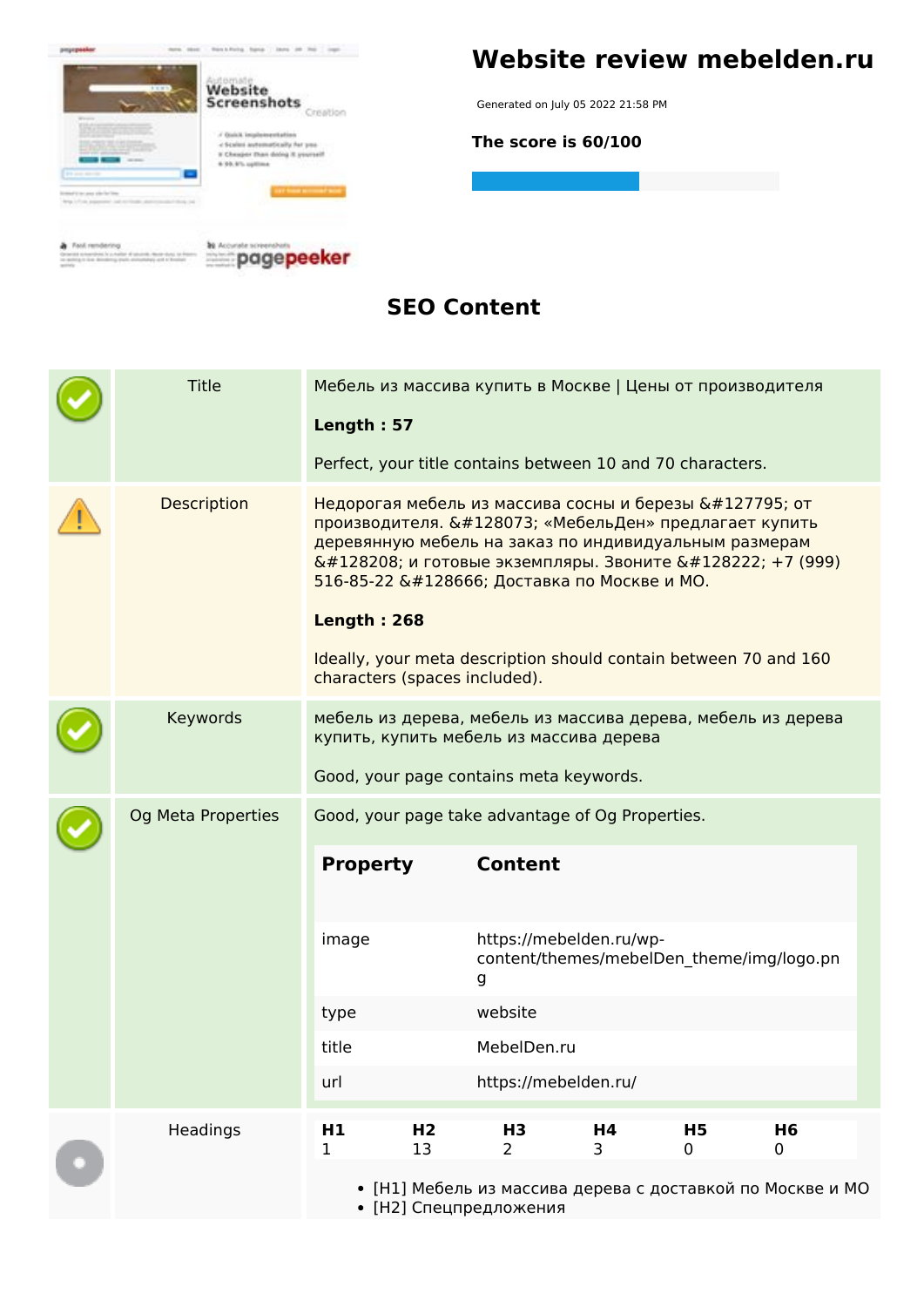#### **SEO Content**

|                        | • [Н2] Хиты продаж<br>• [Н2] Новинки<br>• [Н2] Шкафы из массива<br>• [Н2] Кровати<br>• [Н2] Тумбы из дерева<br>• [Н2] Комоды из массива<br>• [Н2] Столы<br>• [Н2] Спальный гарнитур<br>• [Н2] Стулья и табуреты<br>• [Н2] Интересные статьи<br>• [Н2] Получите мебель, которая устроит вас по всем<br>параметрам<br>• [Н2] Почему мы изготавливаем мебель только из массива<br>• [НЗ] Приоритет «МебельДен» — ваш комфорт<br>• [НЗ] Почему к нам обращаются снова и рекомендуют<br>знакомым<br>• [Н4] Оплата и доставка<br>• [Н4] Подъем до квартиры<br>• [Н4] Сборка мебели |
|------------------------|------------------------------------------------------------------------------------------------------------------------------------------------------------------------------------------------------------------------------------------------------------------------------------------------------------------------------------------------------------------------------------------------------------------------------------------------------------------------------------------------------------------------------------------------------------------------------|
| Images                 | We found 208 images on this web page.<br>Good, most or all of your images have alt attributes.                                                                                                                                                                                                                                                                                                                                                                                                                                                                               |
| <b>Text/HTML Ratio</b> | Ratio: 14%<br>This page's ratio of text to HTML code is below 15 percent, this means<br>that your website probably needs more text content.                                                                                                                                                                                                                                                                                                                                                                                                                                  |
| Flash                  | Perfect, no Flash content has been detected on this page.                                                                                                                                                                                                                                                                                                                                                                                                                                                                                                                    |
| Iframe                 | Great, there are no Iframes detected on this page.                                                                                                                                                                                                                                                                                                                                                                                                                                                                                                                           |

#### **SEO Links**

| <b>URL Rewrite</b>                | Good. Your links looks friendly!                                                                  |
|-----------------------------------|---------------------------------------------------------------------------------------------------|
| Underscores in the<br><b>URLs</b> | We have detected underscores in your URLs. You should rather use<br>hyphens to optimize your SEO. |
| In-page links                     | We found a total of 92 links including 1 link(s) to files                                         |
| <b>Statistics</b>                 | External Links: noFollow 0%<br>External Links: Passing Juice 1.09%                                |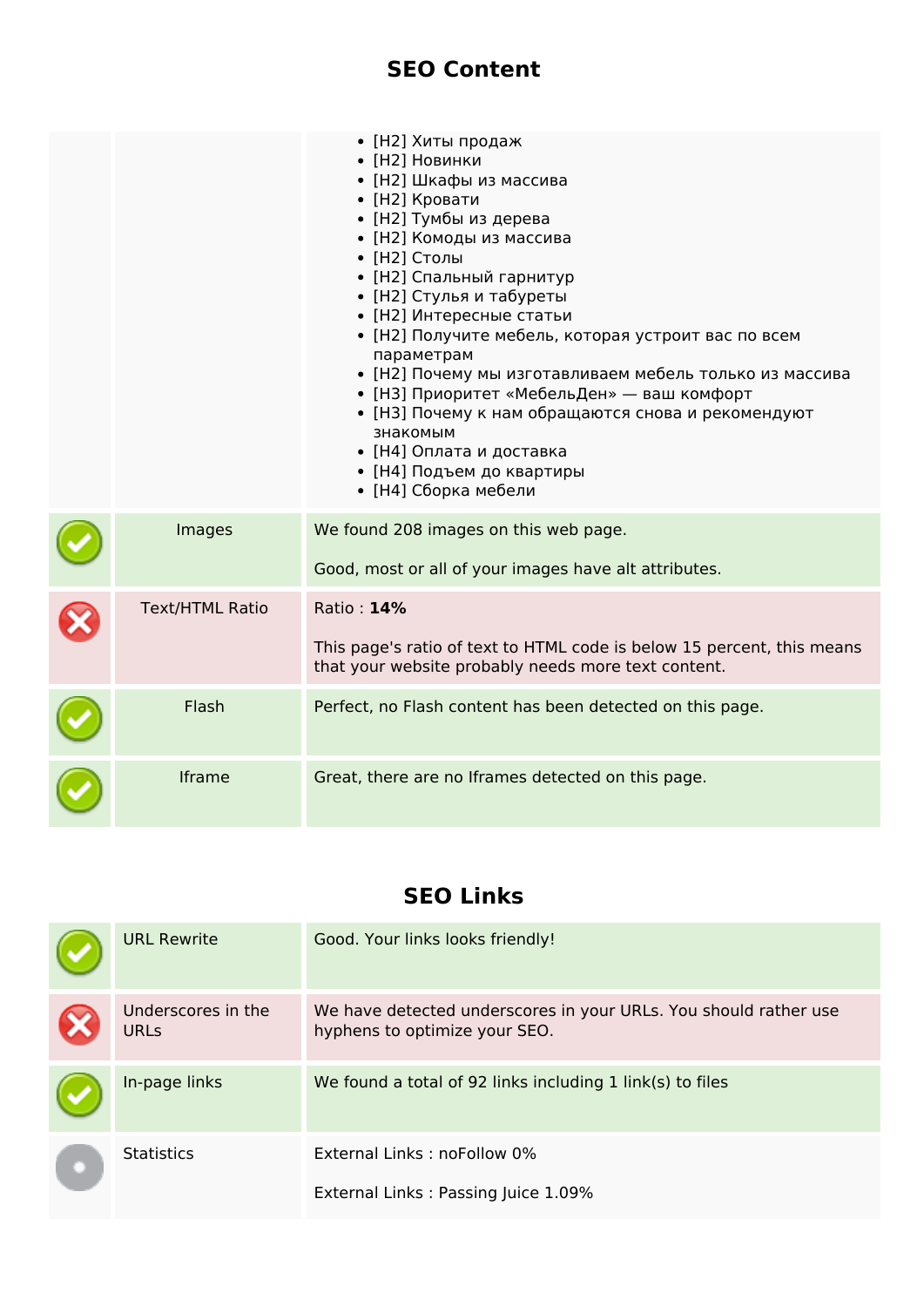#### **SEO Links**

Internal Links 98.91%

## **In-page links**

| <b>Anchor</b>                 | <b>Type</b> | Juice         |
|-------------------------------|-------------|---------------|
| Заказать звонок               | External    | Passing Juice |
| обработку персональных данных | Internal    | Passing Juice |
| <u>Зеркала</u>                | Internal    | Passing Juice |
| Коллекции мебели              | Internal    | Passing Juice |
| Мебель Laura                  | Internal    | Passing Juice |
| Мебель Lirona                 | Internal    | Passing Juice |
| Мебель Okaeri                 | Internal    | Passing Juice |
| Мебель Авиньон                | Internal    | Passing Juice |
| <u>Мебель БАЛИ</u>            | Internal    | Passing Juice |
| Мебель Мальта                 | Internal    | Passing Juice |
| Мебель МИЛАНО                 | Internal    | Passing Juice |
| Мебель Паола                  | Internal    | Passing Juice |
| Мебель ЭЛБУРГ                 | Internal    | Passing Juice |
| <u>Мебель ВЕНЕЦИЯ</u>         | Internal    | Passing Juice |
| <u>Мебель ВЕРДИ</u>           | Internal    | Passing Juice |
| <u>Мебель ИТАЛИЯ</u>          | Internal    | Passing Juice |
| <u>Обувницы</u>               | Internal    | Passing Juice |
| Прихожие                      | Internal    | Passing Juice |
| <u>Тумбы под ТВ</u>           | Internal    | Passing Juice |
| Кровати                       | Internal    | Passing Juice |
| Кровати для подростков        | Internal    | Passing Juice |
| Кровати резные                | Internal    | Passing Juice |
| Мягкие кровати                | Internal    | Passing Juice |
|                               |             |               |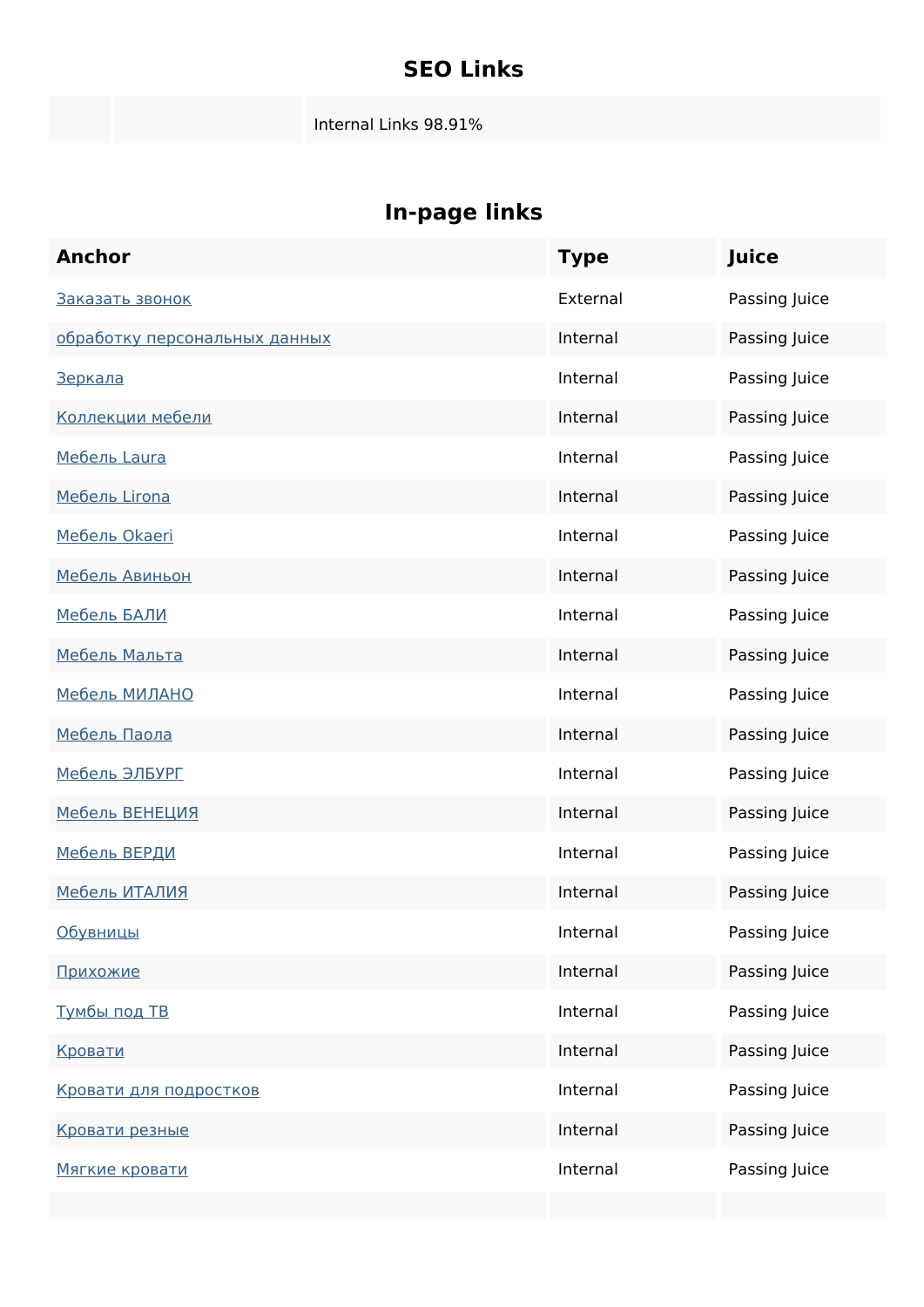## **In-page links**

| <u>Тахты</u>                         | Internal | Passing Juice |
|--------------------------------------|----------|---------------|
| Кровати на заказ                     | Internal | Passing Juice |
| Кровать односпальная                 | Internal | Passing Juice |
| Кровать полутороспальная             | Internal | Passing Juice |
| Кровати двуспальные                  | Internal | Passing Juice |
| Кровати с подъемным механизмом       | Internal | Passing Juice |
| Детские кровати                      | Internal | Passing Juice |
| <u>Двухъярусная кровать</u>          | Internal | Passing Juice |
| Кровать для дачи                     | Internal | Passing Juice |
| Кровати с ящиками                    | Internal | Passing Juice |
| Ортопедическое основание для кровати | Internal | Passing Juice |
| <b>Матрасы</b>                       | Internal | Passing Juice |
| <u>Анатомические матрасы</u>         | Internal | Passing Juice |
| Детские матрасы                      | Internal | Passing Juice |
| Матрасы серии Комфорт                | Internal | Passing Juice |
| Матрасы серии Элит                   | Internal | Passing Juice |
| Матрас односпальный                  | Internal | Passing Juice |
| Матрас двуспальный                   | Internal | Passing Juice |
| Матрасы серии Эконом                 | Internal | Passing Juice |
| Матрасы серии Премиум                | Internal | Passing Juice |
| Латексный матрас                     | Internal | Passing Juice |
| Матрасы ортопедические               | Internal | Passing Juice |
| Полутороспальный матрас              | Internal | Passing Juice |
| Тонкий матрас                        | Internal | Passing Juice |
| Независимые пружинные блоки          | Internal | Passing Juice |
| Беспружинные матрасы                 | Internal | Passing Juice |
| <u>Наматрасники</u>                  | Internal | Passing Juice |
| Шкафы из массива                     | Internal | Passing Juice |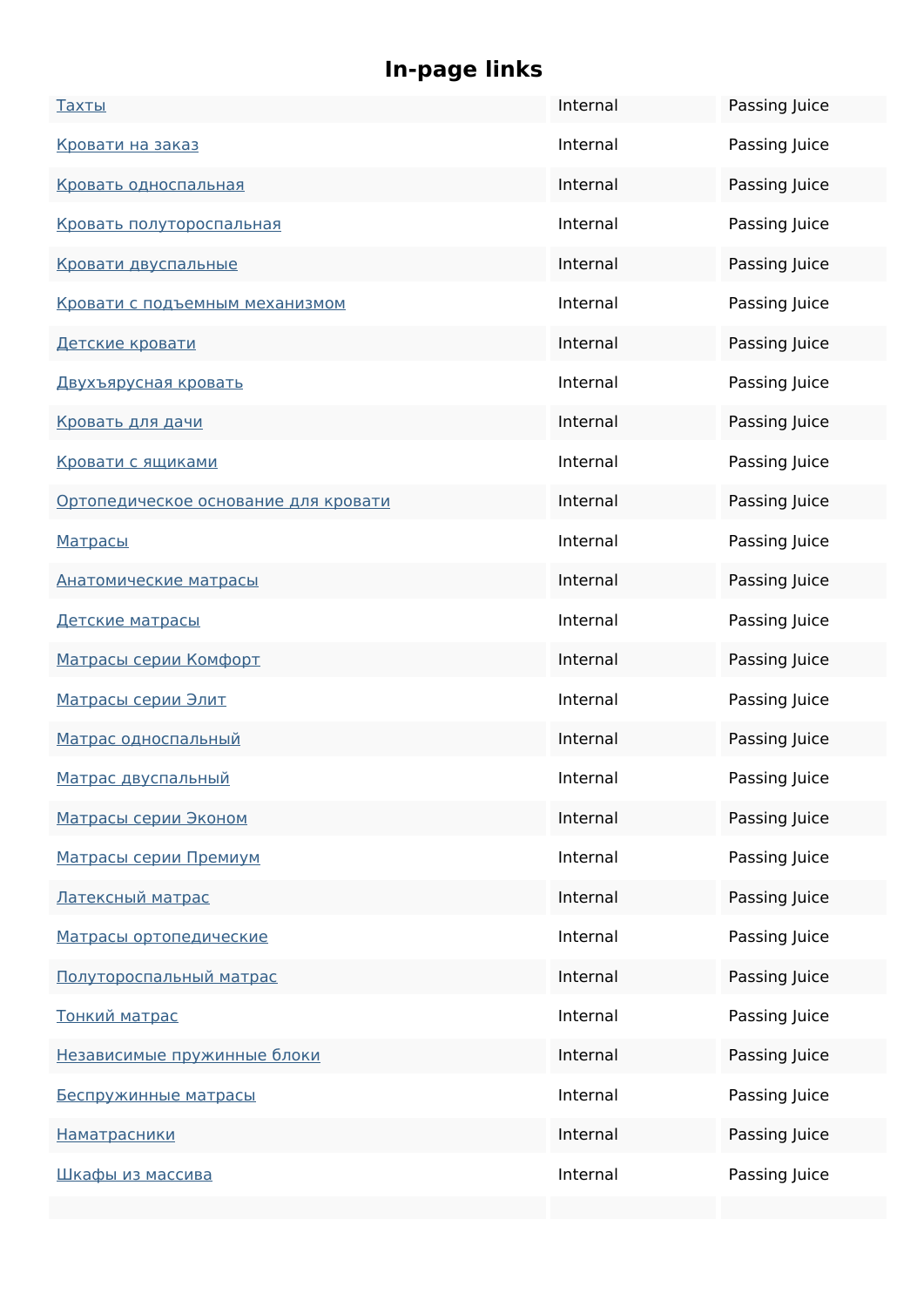## **In-page links**

| Буфеты                            | Internal | Passing Juice |
|-----------------------------------|----------|---------------|
| Серванты                          | Internal | Passing Juice |
| <u>Стеллажи</u>                   | Internal | Passing Juice |
| Угловые шкафы                     | Internal | Passing Juice |
| Дачные шкафы                      | Internal | Passing Juice |
| Двухстворчатые шкафы              | Internal | Passing Juice |
| <u>Книжные шкафы</u>              | Internal | Passing Juice |
| Одностворчатые шкафы              | Internal | Passing Juice |
| Трехстворчатые шкафы              | Internal | Passing Juice |
| Четырехстворчатые шкафы           | Internal | Passing Juice |
| Шкафы-купе                        | Internal | Passing Juice |
| Столы                             | Internal | Passing Juice |
| Столы журнальные                  | Internal | Passing Juice |
| Стол компьютерный из массива      | Internal | Passing Juice |
| Стол обеденный                    | Internal | Passing Juice |
| Стол письменный из массива дерева | Internal | Passing Juice |
| Стулья и табуреты                 | Internal | Passing Juice |
| Тумбы из дерева                   | Internal | Passing Juice |
| Комоды из массива                 | Internal | Passing Juice |
| <u>Комоды для детей</u>           | Internal | Passing Juice |
| Комоды из березы                  | Internal | Passing Juice |
| Комоды из дуба                    | Internal | Passing Juice |
| Комоды из сосны                   | Internal | Passing Juice |
| Спальный гарнитур                 | Internal | Passing Juice |
| Мебель из сосны для дачи          | Internal | Passing Juice |
| Мебель на заказ                   | Internal | Passing Juice |
| Распродажа                        | Internal | Passing Juice |
| О компании                        | Internal | Passing Juice |
|                                   |          |               |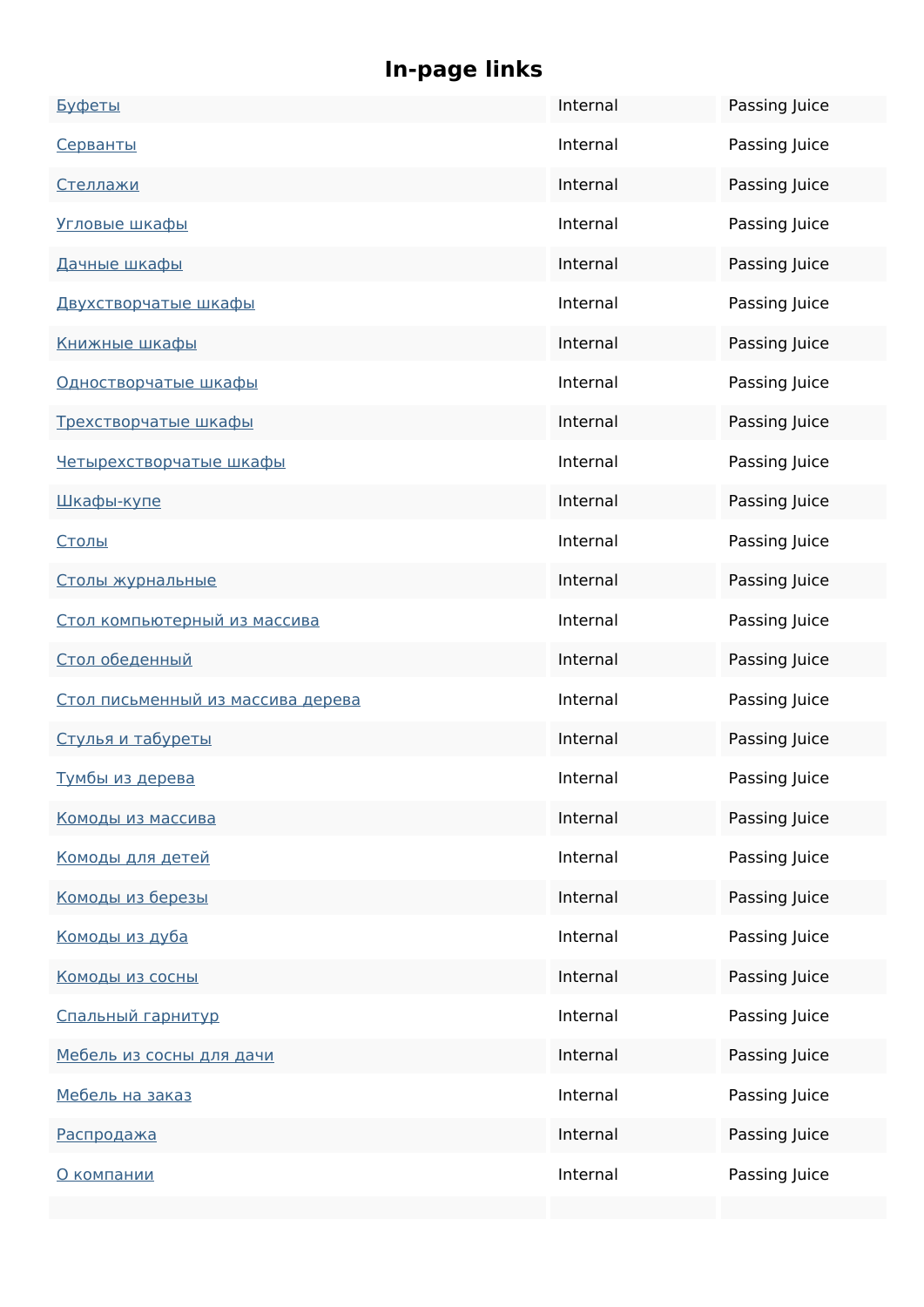## **In-page links**

| Как заказать             | Internal | Passing Juice |
|--------------------------|----------|---------------|
| <u>Доставка и оплата</u> | Internal | Passing Juice |
| <b>Отзывы</b>            | Internal | Passing Juice |
| <u>Гарантии</u>          | Internal | Passing Juice |
| Наши работы              | Internal | Passing Juice |
| <u>Контакты</u>          | Internal | Passing Juice |
| Читать далее             | Internal | Passing Juice |
| Читать далее             | Internal | Passing Juice |
| Читать далее             | Internal | Passing Juice |
| Читать далее             | Internal | Passing Juice |
| Все статьи               | Internal | Passing Juice |
| <u>Статьи</u>            | Internal | Passing Juice |
| Карта сайта              | Internal | Passing Juice |

#### **SEO Keywords**

| Keywords Cloud | кровать стол дерева $\overline{\text{py6}}$ КОРЗИНУ кровати<br>авиньон мебель массива для |
|----------------|-------------------------------------------------------------------------------------------|
|----------------|-------------------------------------------------------------------------------------------|

## **Keywords Consistency**

| <b>Keyword</b> | Content | <b>Title</b> | <b>Keywords</b> | <b>Descripti</b><br>on | <b>Headings</b> |
|----------------|---------|--------------|-----------------|------------------------|-----------------|
| руб            | 144     | ×            | ×               | ×                      | ×               |
| корзину        | 72      | ×            | ×               | ×                      | ×               |
| массива        | 36      | التجر        | وبالمنا         |                        |                 |
| мебель         | 30      | <b>SUP</b>   |                 |                        |                 |
| дерева         | 26      | ×            |                 | ×                      |                 |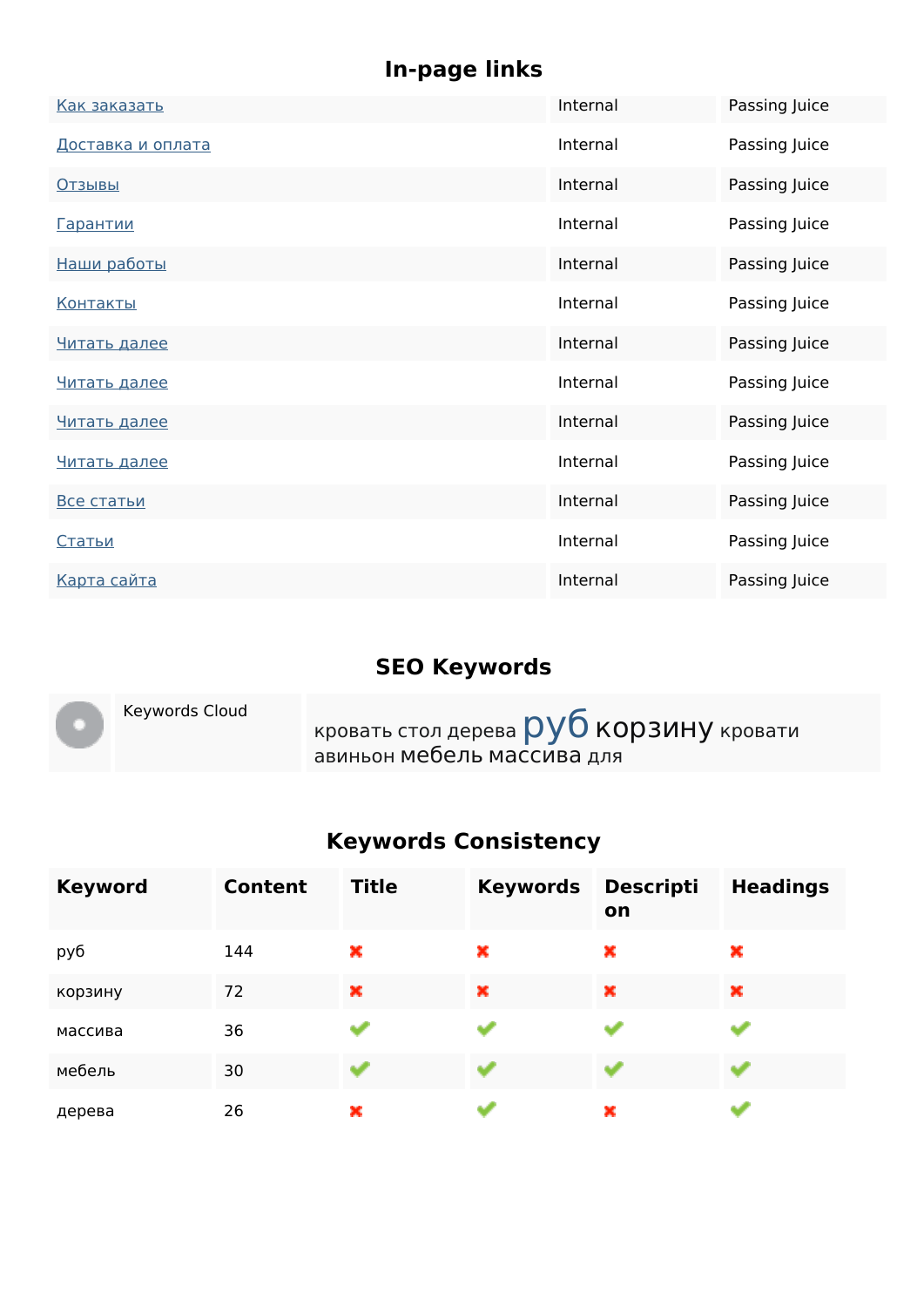## **Usability**

| Url                | Domain: mebelden.ru<br>Length: $11$               |
|--------------------|---------------------------------------------------|
| Favicon            | Great, your website has a favicon.                |
| Printability       | We could not find a Print-Friendly CSS.           |
| Language           | Good. Your declared language is ru.               |
| <b>Dublin Core</b> | This page does not take advantage of Dublin Core. |

#### **Document**

| Doctype                | HTML <sub>5</sub>                                                                                                                                                                                                                                       |  |  |
|------------------------|---------------------------------------------------------------------------------------------------------------------------------------------------------------------------------------------------------------------------------------------------------|--|--|
| Encoding               | Perfect. Your declared charset is UTF-8.                                                                                                                                                                                                                |  |  |
| <b>W3C Validity</b>    | Errors: 1<br>Warnings: 16                                                                                                                                                                                                                               |  |  |
| <b>Email Privacy</b>   | Warning! At least one email address has been found in the plain text.                                                                                                                                                                                   |  |  |
| <b>Deprecated HTML</b> | Great! We haven't found deprecated HTML tags in your HTML.                                                                                                                                                                                              |  |  |
| <b>Speed Tips</b>      | Excellent, your website doesn't use nested tables.<br>Too bad, your website is using inline styles.<br>×<br>Great, your website has few CSS files.<br>Perfect, your website has few JavaScript files.<br>Perfect, your website takes advantage of gzip. |  |  |